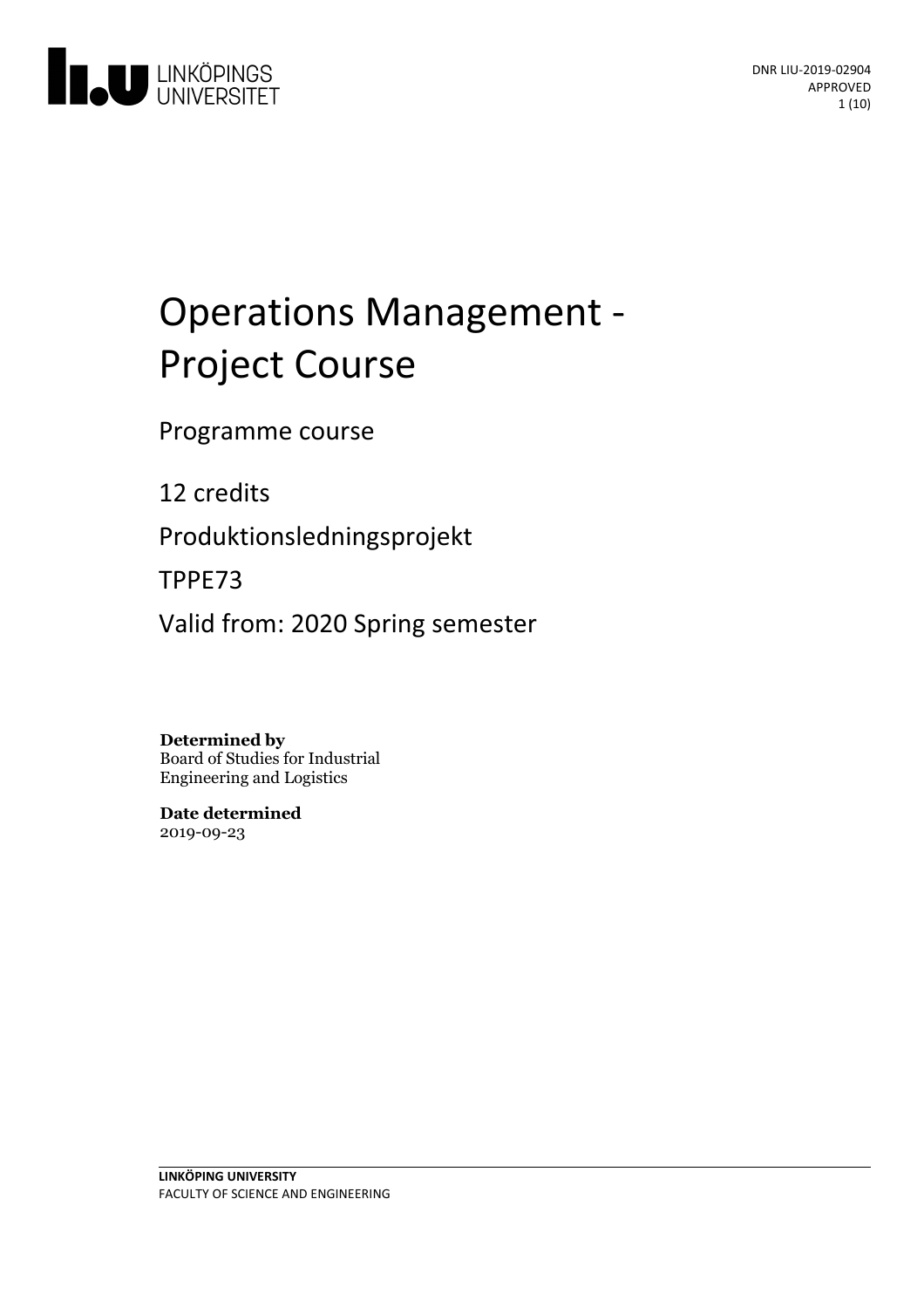# Main field of study

Industrial Engineering and Management

Course level

Second cycle

## Advancement level

A1X

## Course offered for

- Master's Programme in Industrial Engineering and Management
- Industrial Engineering and Management International, M Sc in Engineering
- Industrial Engineering and Management, M Sc in Engineering
- Mechanical Engineering, M Sc in Engineering

# Specific information

Not generically selectable for students in semester 7 and above, see Entry requirements.

## Entry requirements

This course concludes the master profile Operations Management for the I/Ii and <sup>M</sup> programs and the master profile Operations Management for the IND program, and it is required that the student has already passed the preparatory profile courses. Prior to the start of the course, the examiner/director of studies will verify that participating students have sufficient knowledge, see information under Prerequisites. Note: Admission requirements for non-programme students usually also

include admission requirements for the programme and threshold requirements for progression within the programme, or corresponding.

# Prerequisites

Pass in at least one of the following courses; Production and Operations Management, Production System Planning and Management, Manufacturing Planning and Control, Operations (Manufacturing) Strategy, or Quantitative Models and Analysis in Operations Management.

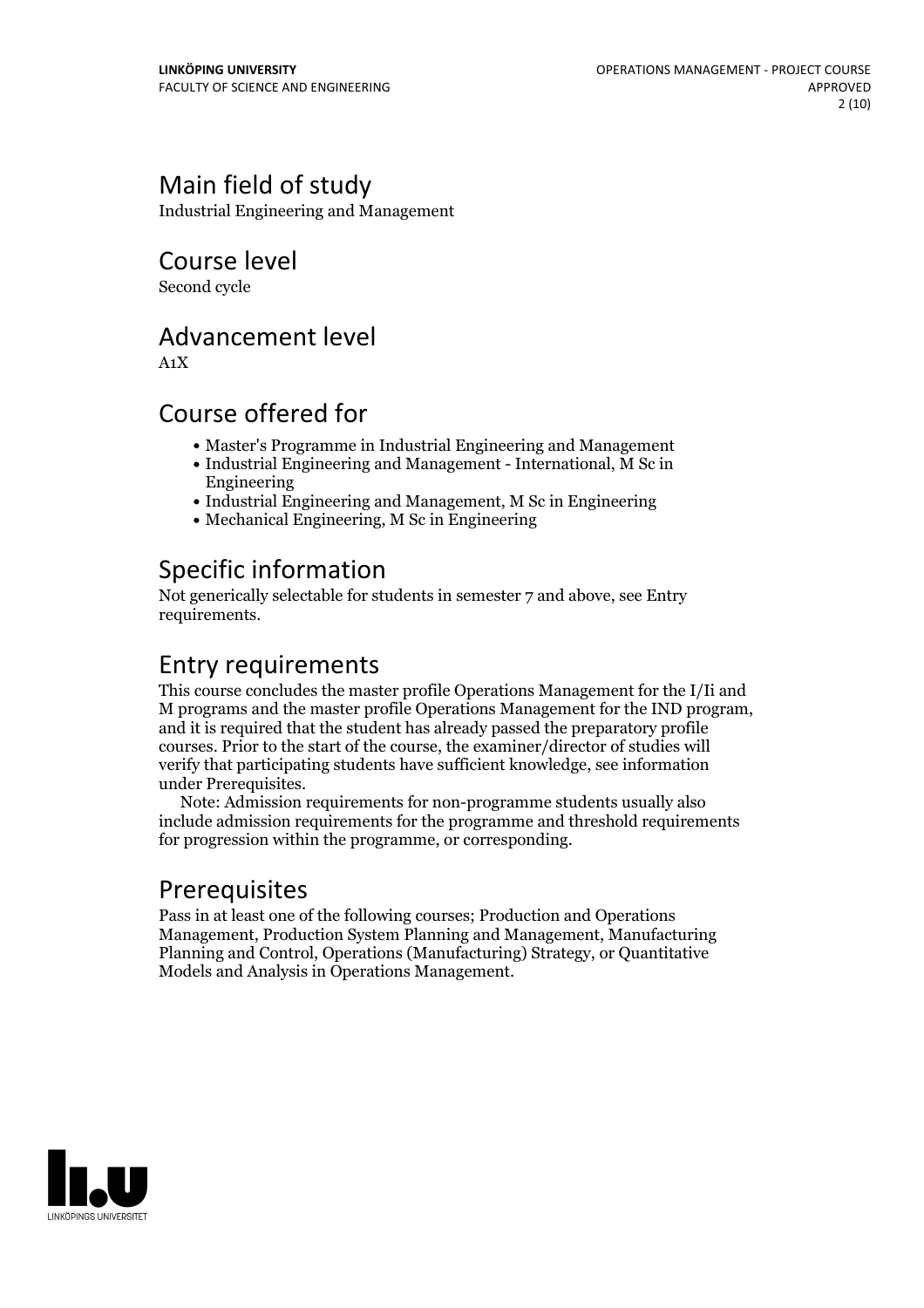# Intended learning outcomes

The course aims to impart knowledge and skills and to develop students' capacity for implementation of Operations Management. Students will solve, in project form, real Operations Management problems in different kinds of businesses. On completion of the course the student will have achieved the following learning objectives:

- 
- Knowledge about research methods in Operations Management.<br>• Be able to identify, select and apply theory and knowledge areas based on
- specific problems.<br>• Be able to identify, select and apply theory and investigation tools in a real problem.
- $\bullet$  Mastery of written and oral communication of the results of the project
- work during various phases of the project.<br>• Obtain experience in planning and implementing projects in the group.<br>• Critical review of own and others' work.
- 

#### Course content

- Research methods in Operations Management, such as in a structured way break down and clarify a problem, to analyze and draw conclusions on a
- substantiated way.<br>
Data collection, interviews, surveys, and data capture.<br>
Report-writing methodology, presentation and opposition.
- 

## Teaching and working methods

A small number of lectures and/or seminars give grounds in methodical investigations and analysis, suitable to be applied in Operations Management. The students are divided into smaller groups. These groups are working on a major project with a company specific task. Each project is assigned a supervisor from the Department. The course runs throughout the whole fall semester.

Theory seminars are used to disseminate knowledge about the theory that may be needed within the framework of the course. Part of the seminar is in preparation for the presentation of the contents of the others in the course. The second part is the active participation of theory workshops.

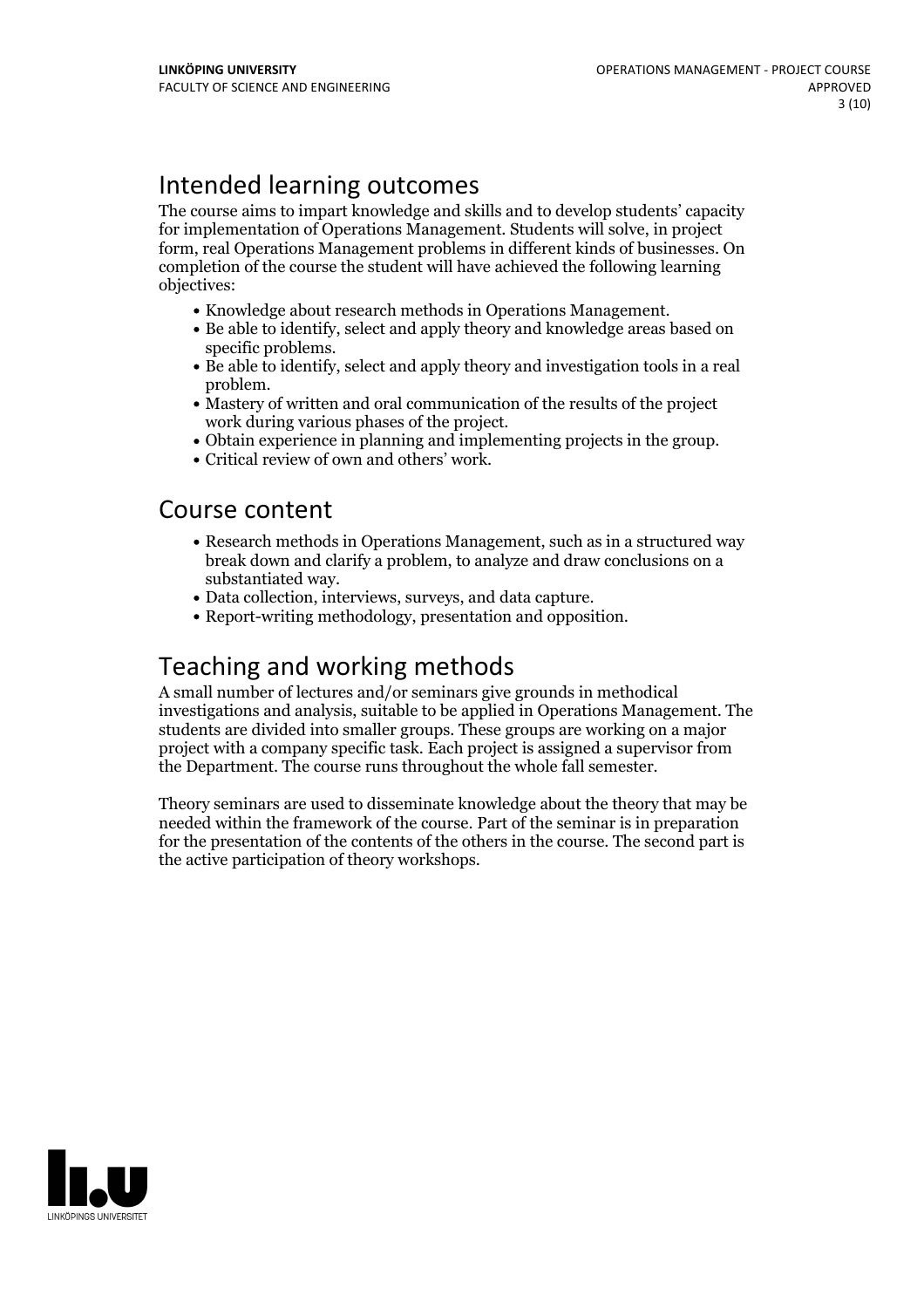### Examination

PRA2 Project work including halftime examination 6 credits U, G

PRA3 Project work including halftime examination 6 credits U, 3, 4, 5 The project report is the main examination dossier. Report assesses from main criteria logic/red wire and credibility, which includes:

- The problem is clearly presented and problematized and specific issues are
- clearly justified. The theoretical framework is motivated, presented and applied in <sup>a</sup> relevant
- way.<br>• The methods and approaches are justified and can be considered as
- appropriate and applied appropriately. That the conclusions can be judged as credible and is <sup>a</sup> logical consequence of the work presented.

## Grades

Four-grade scale, LiU, U, 3, 4, 5

# Other information

#### **About teaching and examination language**

The teaching language is presented in the Overview tab for each course. The examination language relates to the teaching language as follows:

- If teaching language is Swedish, the course as a whole or in large parts, is taught in Swedish. Please note that although teaching language is Swedish, parts of the course could be given in English. Examination language is
- Swedish.<br>• If teaching language is Swedish/English, the course as a whole will be taught in English if students without prior knowledge of the Swedish language participate. Examination language is Swedish or English
- (depending on teaching language).<br>• If teaching language is English, the course as a whole is taught in English.<br>Examination language is English.

#### **Other**

The course is conducted in a manner where both men's and women's

experience and knowledge are made visible and developed. The planning and implementation of <sup>a</sup> course should correspond to the course syllabus. The course evaluation should therefore be conducted with the course syllabus as a starting point.

## Department

Institutionen för ekonomisk och industriell utveckling

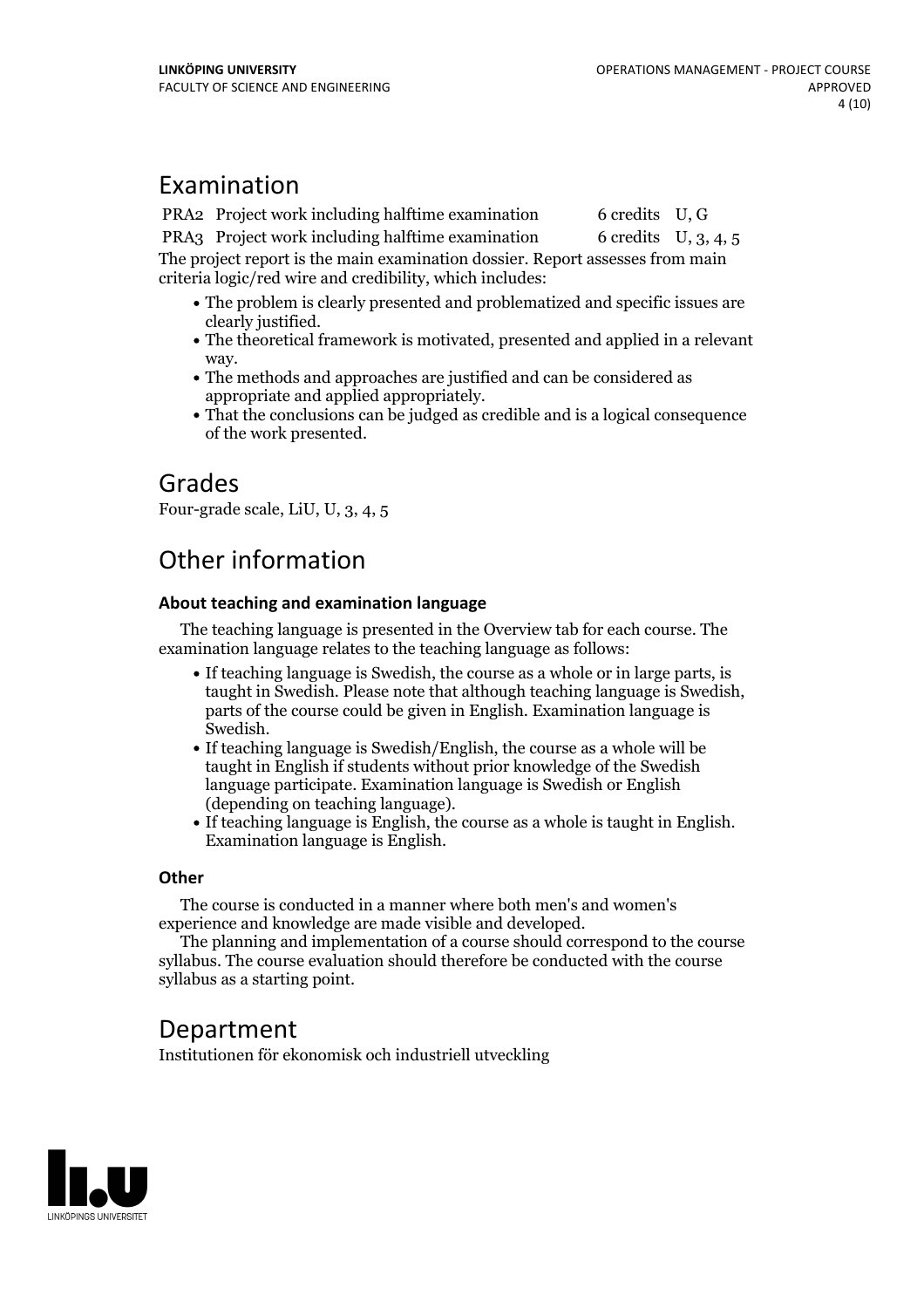# Director of Studies or equivalent

Helene Lidestam

# Examiner

Fredrik Persson

# Course website and other links

<http://www.iei.liu.se/prodek>

## Education components

Preliminary scheduled hours: 96 h Recommended self-study hours: 224 h

## Course literature

Specifik litteratur kopplad till respektive projekt.

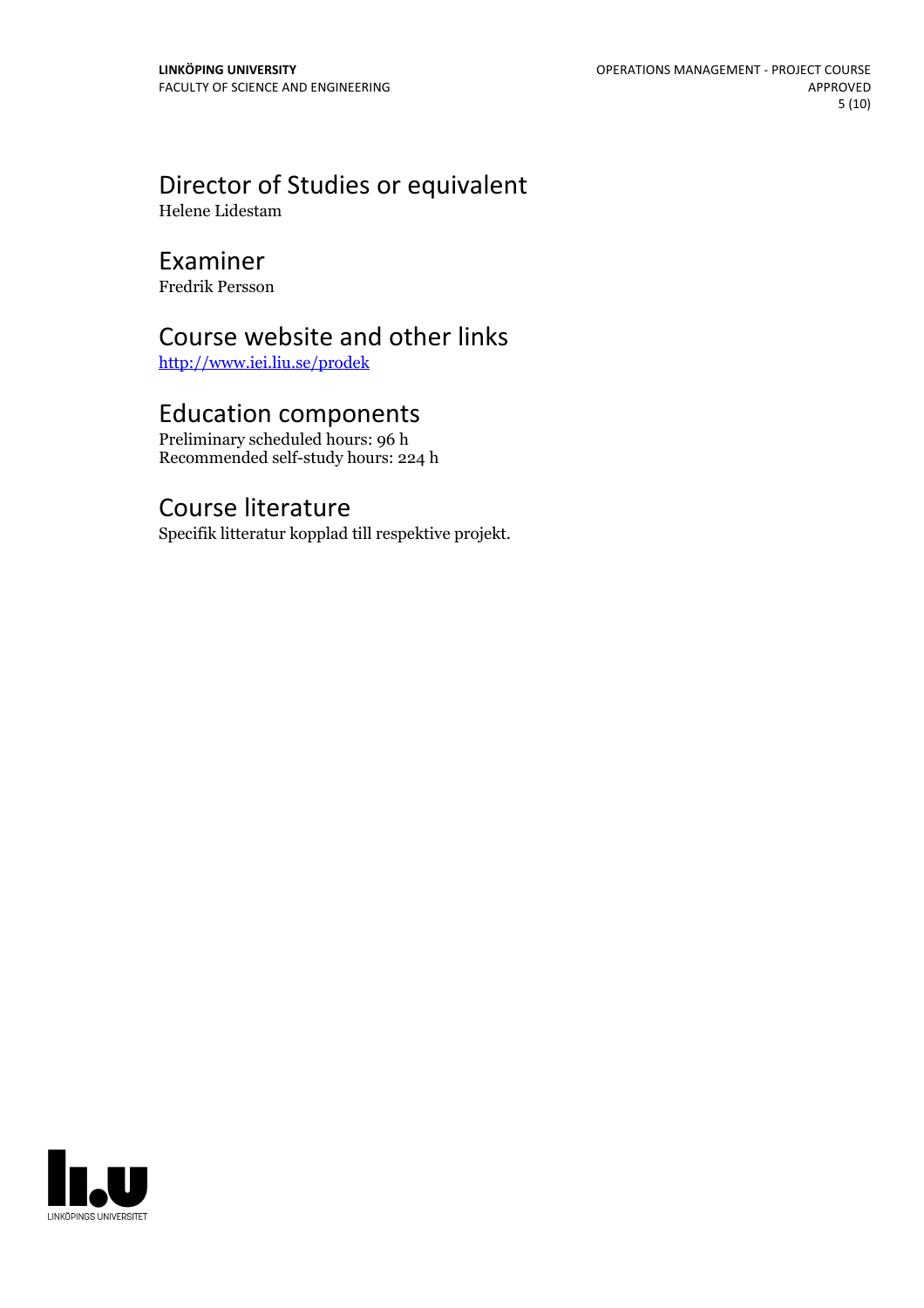# **Common rules**

#### **Course syllabus**

A syllabus must be established for each course. The syllabus specifies the aim and contents of the course, and the prior knowledge that a student must have in order to be able to benefit from the course.

#### **Timetabling**

Courses are timetabled after a decision has been made for this course concerning its assignment to a timetable module.

#### **Interrupting a course**

The vice-chancellor's decision concerning regulations for registration, deregistration and reporting results (Dnr LiU-2015-01241) states that interruptions in study are to be recorded in Ladok. Thus, all students who do not participate in a course for which they have registered must record the interruption, such that the registration on the course can be removed. Deregistration from <sup>a</sup> course is carried outusing <sup>a</sup> web-based form: https://www.lith.liu.se/for-studenter/kurskomplettering?l=en.

#### **Cancelled courses**

Courses with few participants (fewer than 10) may be cancelled or organised in a manner that differs from that stated in the course syllabus. The Dean is to deliberate and decide whether a course is to be cancelled or changed from the course syllabus.

#### **Guidelines relatingto examinations and examiners**

For details, see Guidelines for education and examination for first-cycle and second-cycle education at Linköping University, http://styrdokument.liu.se/Regelsamling/VisaBeslut/917592.

An examiner must be employed as a teacher at LiU according to the LiU Regulations for Appointments

(https://styrdokument.liu.se/Regelsamling/VisaBeslut/622784). For courses in second-cycle, the following teachers can be appointed as examiner: Professor (including Adjunct and Visiting Professor), Associate Professor (including Adjunct), Senior Lecturer (including Adjunct and Visiting Senior Lecturer), Research Fellow, or Postdoc. For courses in first-cycle, Assistant Lecturer (including Adjunct and Visiting Assistant Lecturer) can also be appointed as examiner in addition to those listed for second-cycle courses. In exceptional cases, a Part-time Lecturer can also be appointed as an examiner at both first- and second cycle, see Delegation of authority for the Board of Faculty of Science and Engineering.

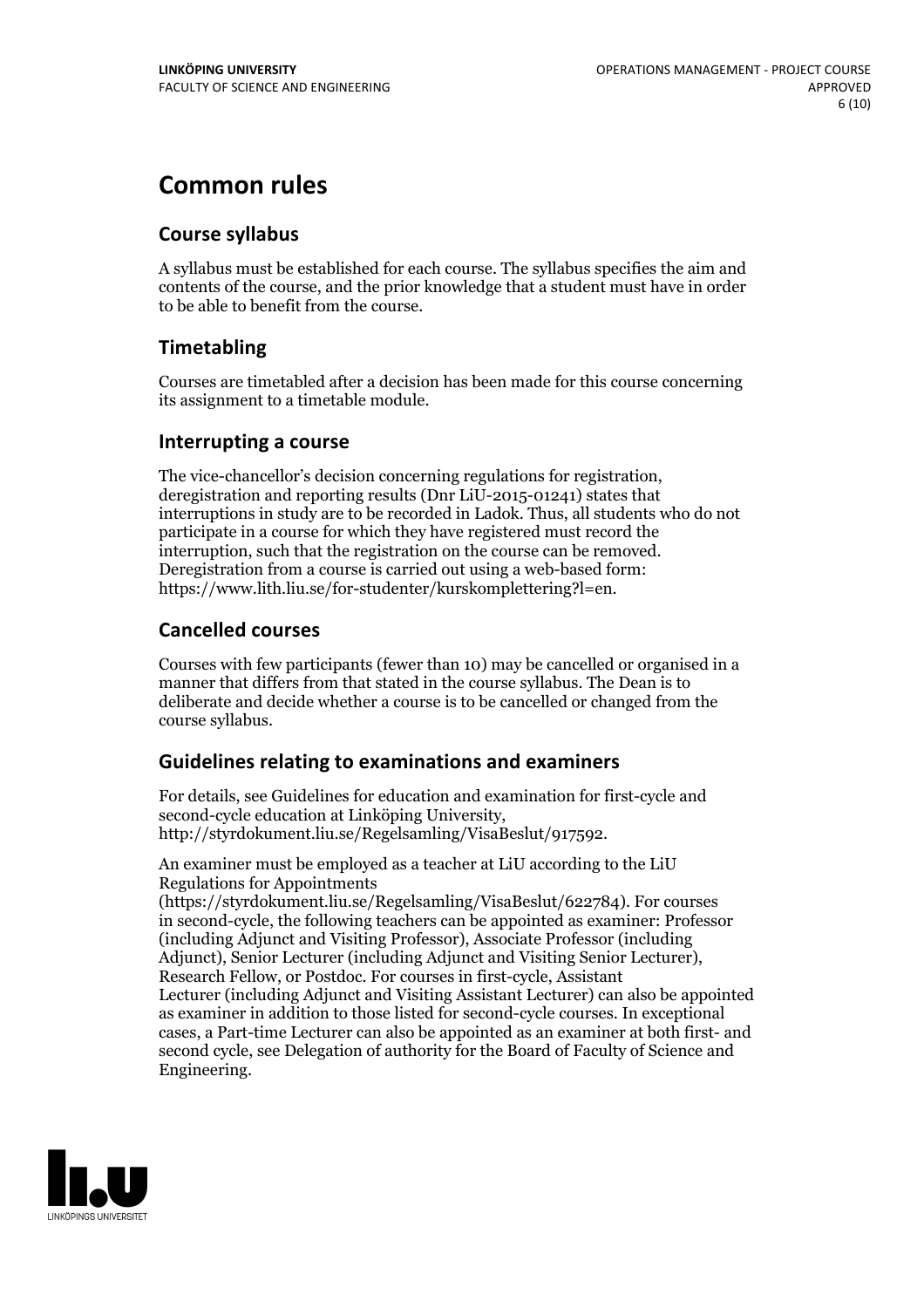#### **Forms of examination**

#### **Examination**

Written and oral examinations are held at least three times a year: once immediately after the end of the course, once in August, and once (usually) in one of the re-examination periods. Examinations held at other times are to follow a decision of the board of studies.

Principles for examination scheduling for courses that follow the study periods:

- courses given in VT1 are examined for the first time in March, with re-examination in June and August
- courses given in VT2 are examined for the first time in May, with re-examination in August and October
- courses given in HT1 are examined for the first time in October, with re-examination in January and August
- courses given in HT2 are examined for the first time in January, with re-examination in March and in August.

The examination schedule is based on the structure of timetable modules, but there may be deviations from this, mainly in the case of courses that are studied and examined for several programmes and in lower grades (i.e. 1 and 2).

Examinations for courses that the board of studies has decided are to be held in alternate years are held three times during the school year in which the course is given according to the principles stated above.

Examinations for courses that are cancelled orrescheduled such that they are not given in one or several years are held three times during the year that immediately follows the course, with examination scheduling that corresponds to the scheduling that was in force before the course was cancelled or rescheduled.

When a course is given for the last time, the regular examination and two re-<br>examinations will be offered. Thereafter, examinations are phased out by offering three examinations during the following academic year at the same times as the examinations in any substitute course. If there is no substitute course, three examinations will be offered during re-examination periods during the following academic year. Other examination times are decided by the board of studies. In all cases above, the examination is also offered one more time during the academic year after the following, unless the board of studies decides otherwise.

If a course is given during several periods of the year (for programmes, or on different occasions for different programmes) the board or boards of studies determine together the scheduling and frequency of re-examination occasions.

#### **Registration for examination**

In order to take an examination, a student must register in advance at the Student Portal during the registration period, which opens 30 days before the date of the examination and closes 10 days before it. Candidates are informed of the location of the examination by email, four days in advance. Students who have not

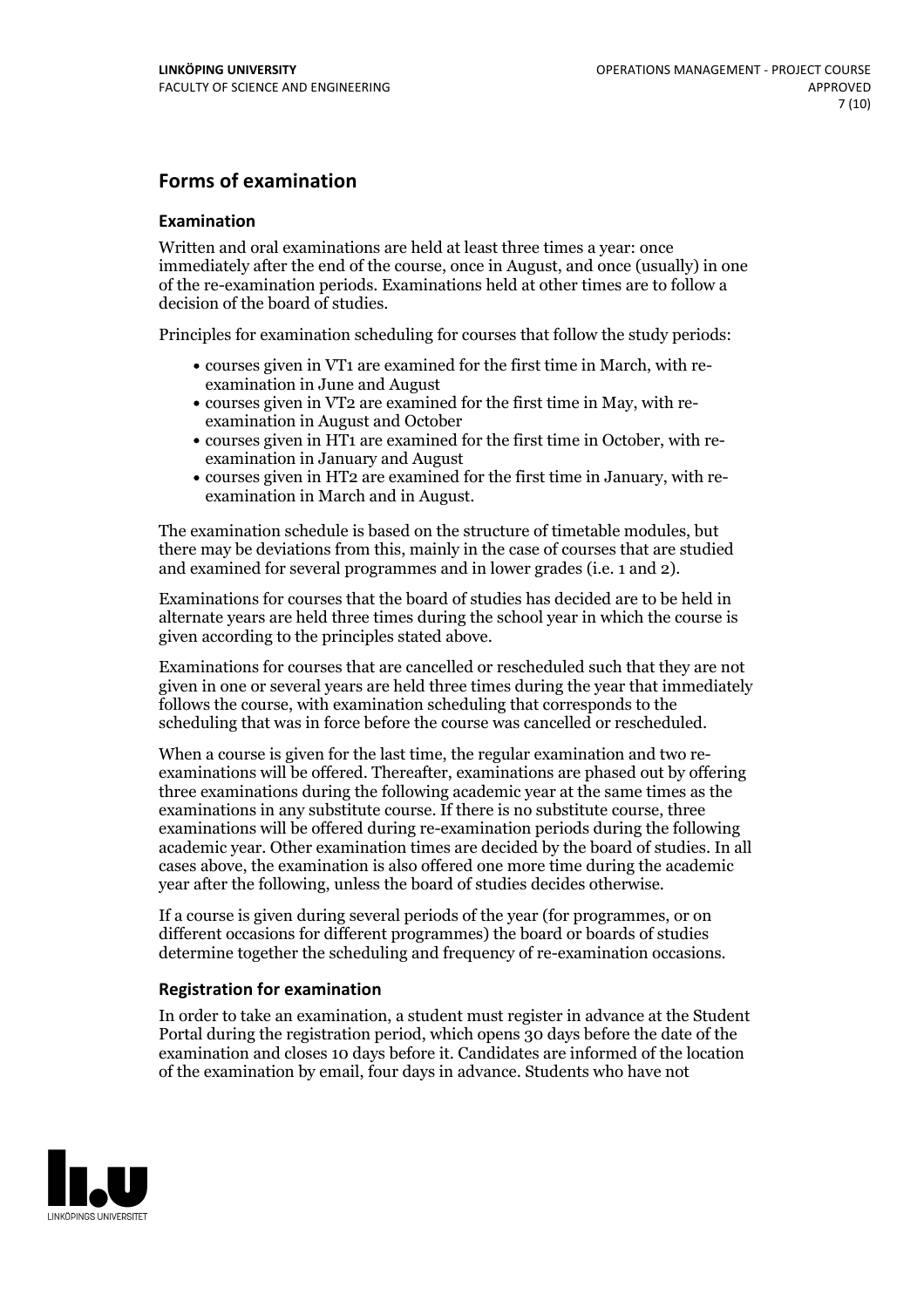registered for an examination run the risk of being refused admittance to the examination, if space is not available.

Symbols used in the examination registration system:

\*\* denotes that the examination is being given for the penultimate time.

\* denotes that the examination is being given for the last time.

#### **Code of conduct for students during examinations**

Details are given in a decision in the university's rule book: http://styrdokument.liu.se/Regelsamling/VisaBeslut/622682.

#### **Retakes for higher grade**

Students at the Institute of Technology at LiU have the right to retake written examinations and computer-based examinations in an attempt to achieve a higher grade. This is valid for all examination components with code "TEN" and "DAT". The same right may not be exercised for other examination components, unless otherwise specified in the course syllabus.

A retake is not possible on courses that are included in an issued degree diploma.

#### **Retakes of other forms of examination**

Regulations concerning retakes of other forms of examination than written examinations and computer-based examinations are given in the LiU guidelines

http://styrdokument.liu.se/Regelsamling/VisaBeslut/917592.

#### **Plagiarism**

For examinations that involve the writing of reports, in cases in which it can be assumed that the student has had access to other sources (such as during project work, writing essays, etc.), the material submitted must be prepared in accordance with principles for acceptable practice when referring to sources (references or quotations for which the source is specified) when the text, images, ideas, data,  $\vec{e}$  etc. of other people are used. It is also to be made clear whether the author has reused his or her own text, images, ideas, data, etc. from previous examinations, such as degree projects, project reports, etc. (this is sometimes known as "self- plagiarism").

A failure to specify such sources may be regarded as attempted deception during examination.

#### **Attempts to cheat**

In the event of <sup>a</sup> suspected attempt by <sup>a</sup> student to cheat during an examination, or when study performance is to be assessed as specified in Chapter <sup>10</sup> of the Higher Education Ordinance, the examiner is to report this to the disciplinary board of the university. Possible consequences for the student are suspension from study and a formal warning. More information is available at https://www.student.liu.se/studenttjanster/lagar-regler-rattigheter?l=en.

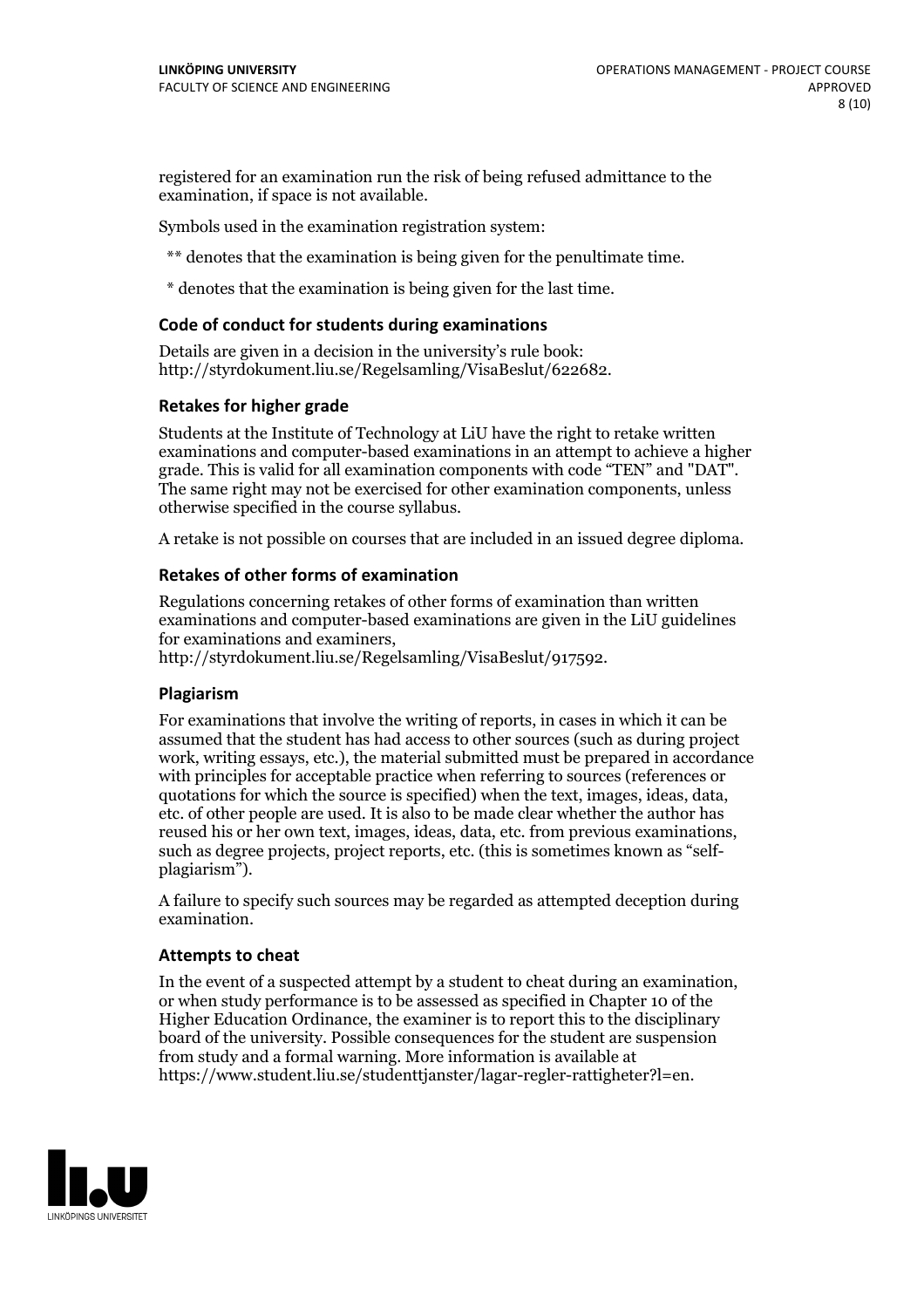#### **Grades**

The grades that are preferably to be used are Fail (U), Pass (3), Pass not without distinction  $(4)$  and Pass with distinction  $(5)$ .

- 1. Grades U, 3, 4, 5 are to be awarded for courses that have written
- examinations. 2. Grades Fail (U) and Pass (G) may be awarded for courses with <sup>a</sup> large degree of practical components such as laboratory work, project work and group work. 3. Grades Fail (U) and Pass (G) are to be used for degree projects and other
- independent work.

#### **Examination components**

- 
- 1. Grades U, 3, 4, <sup>5</sup> are to be awarded for written examinations (TEN). 2. Examination components for which the grades Fail (U) and Pass (G) may be awarded are laboratory work (LAB), project work (PRA), preparatory written examination (KTR), oral examination (MUN), computer-based
- examination (DAT), home assignment (HEM), and assignment (UPG). 3. Students receive grades either Fail (U) or Pass (G) for other examination components in which the examination criteria are satisfied principally through active attendance such as other examination (ANN), tutorial group (BAS) or examination item (MOM). 4. Grades Fail (U) and Pass (G) are to be used for the examination
- components Opposition (OPPO) and Attendance at thesis presentation (AUSK) (i.e. part of the degree project).

For mandatory components, the following applies: If special circumstances prevail, and if it is possible with consideration of the nature of the compulsory component, the examiner may decide to replace the compulsory component with another equivalent component. (In accordance with the LiU Guidelines for education and examination for first-cycle and second-cycle education at Linköping University, http://styrdokument.liu.se/Regelsamling/VisaBeslut/917592).

For written examinations, the following applies: If the LiU coordinator for students with disabilities has granted a student the right to an adapted examination for a written examination in an examination hall, the student has the right to it. If the coordinator has instead recommended for the student an adapted examination or alternative form of examination, the examiner may grant this if the examiner assesses that it is possible, based on consideration of the course objectives. (In accordance with the LiU Guidelines for education and examination for first-cycle and second-cycle education at Linköping University, http://styrdokument.liu.se/Regelsamling/VisaBeslut/917592).

The examination results for a student are reported at the relevant department.

#### **Regulations (applyto LiU in its entirety)**

The university is a government agency whose operations are regulated by